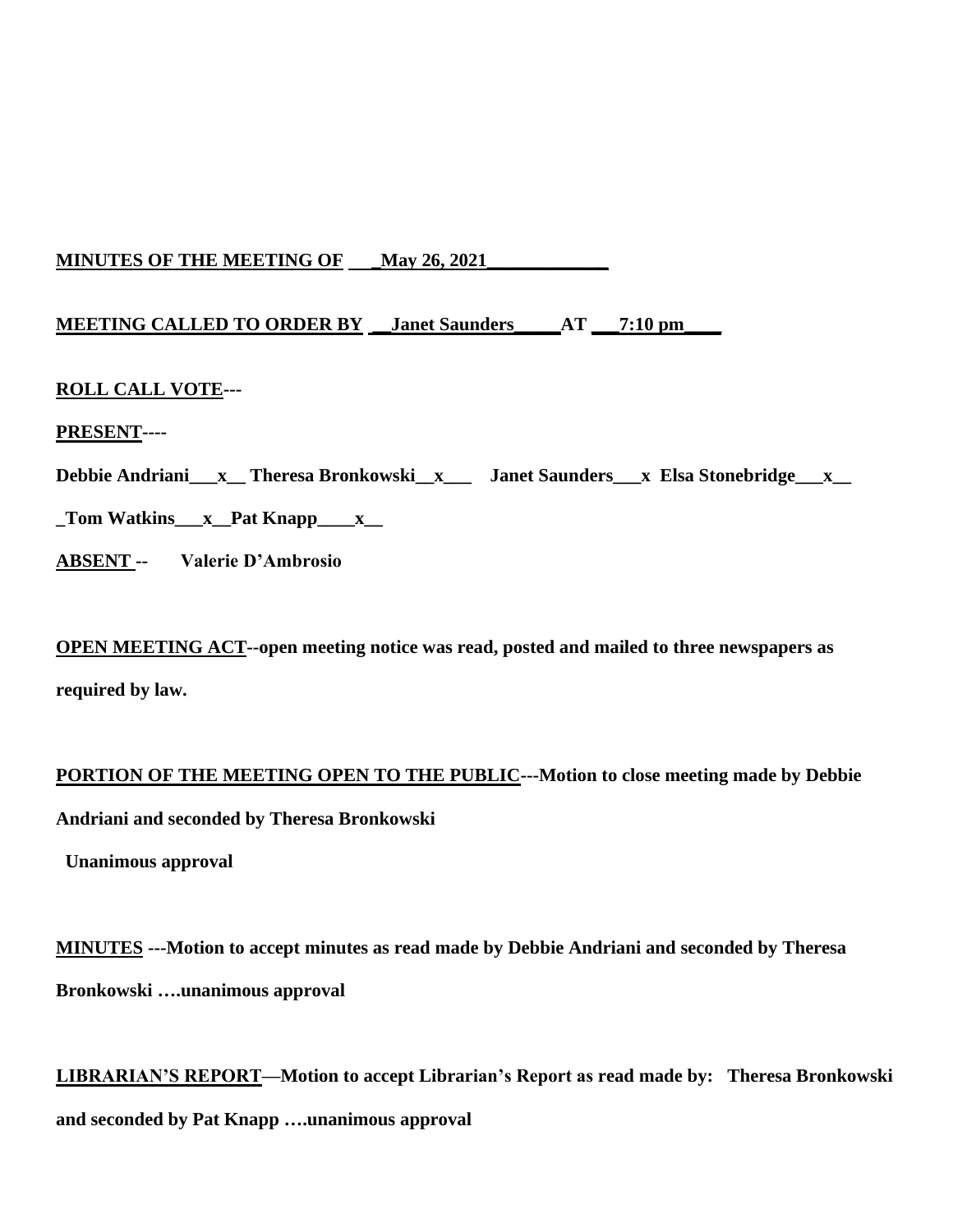#### **CORRESPONDENCE:**

- **1. OPRA Request- Ok to provide report to requester.**
- **2. 2020 Audit letter to Corrado & Corrado asking if there was any litigation against the library. There has been no response.**
- **3. Card from Mary Zanfino – thank you to library staff for all they do.**

#### **OLD BUSINESS:**

- **1. Renovation project update- suggestion was made to mix carpet and tiles for floors.**
- **2. Repository for the Taft Road project.**

#### **NEW BUSINESS:**

- **1. Facilities update: now open, continuing to wear masks.**
- **2. Materials, Outreach, Programming, Purchases and Services update: Purchased active TV, art classes started, exercise classes started, summer kickoff is June 24,. Farmers Market is doing great. Celeste Mancini put on show. Closing Saturday May 29th for holiday.**
- **3. PALS PLUS Updates: none**
- **4. Personnel & Volunteers update: staff development day June 9th. Library will close for presentation, demonstration, speakers.**

#### **FRIENDS OF THE LIBRARY:**

**1. Made donation toward Active TV.**

#### **FOUNDATION:**

**1. Barbecue Dinner Fundraiser: Working on it**